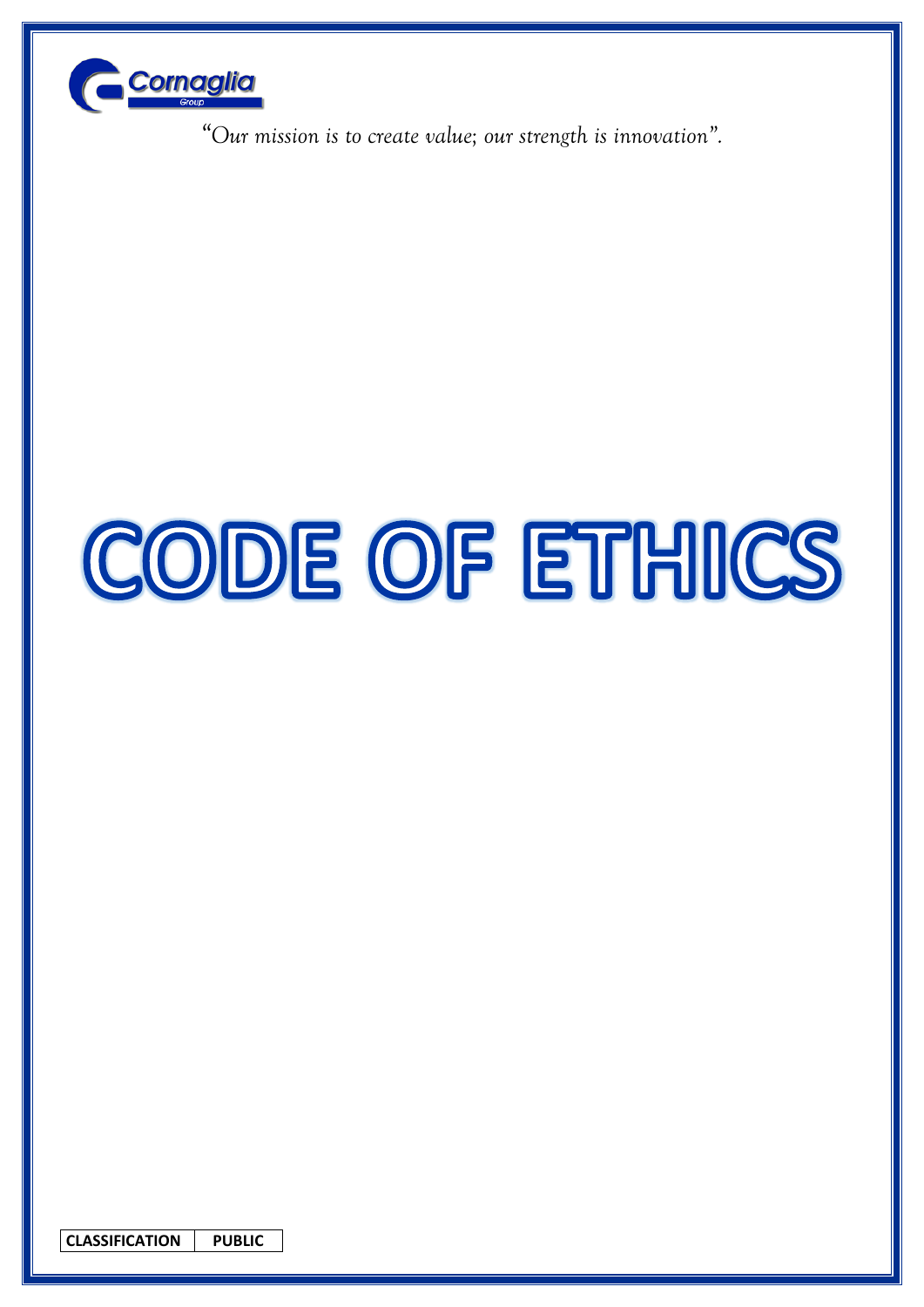

# **Introduction**

Cornaglia S.p.A. is an international Group in the automotive sector, which, due to the size and geographical scope of its activities, has a significant role in the economic development and well-being of the communities in which it operates. To achieve its corporate mission, the Group adopted this Code of Ethics, referred to hereinafter as the "Code", which sets out the rules of conduct which the Group's directors, all Group company employees, all parties or companies acting for or on behalf of one or more Group companies and all parties which enter into any relationship with a Group Company must comply with. All parties are referred to collectively as "Addressees".

The Code is approved by the Board of Directors and is brought to the attention of all the Addressees, as defined above, through its publication on the Group's website, [www.cornaglia.com,](http://www.cornaglia.com/) where it can be freely downloaded, and through being displayed on workplace notice boards.

It can also be requested from the Personnel Office, the Legal Office or the Supervisory Body.

On the basis of contributions from third parties, changes in legislation and best international practice, as well as the experience acquired in applying the Code, it is subject to revision by the Board of Directors.

The Group welcomes and encourages constructive contributions to the contents of the Code from both employees and third parties and does not enter into any business relations with anyone who expressly refuses to comply with the principles of this Code.

It should be noted that the Code is an integral part of the Organisational Model that the Group has adopted, striving to implement it and keep it up-to-date at all times.

## Mission statement

l

The Group's mission is focused on growth, creating value and satisfying customers, by providing innovative products and services in the automotive sector, while respecting the legitimate interests of the categories of parties involved in company processes, fair employment practices, worker safety legislation, in accordance with the laws and regulations applicable to the various areas of activity.

To achieve its mission, the Cornaglia Group requires its employees, when carrying out their duties, to meet the highest standards of conduct in business, as established in this Code and in the Policies to which it refers.

# Legal Framework

Following the entry of force of Legislative Decree no. 231/2001, which for the first time introduced the criminal liability of organisations into Italian law, the Group - to clearly and transparently set out all the values it aims to uphold in achieving its objectives - has drafted and adopted, by Board resolution, the compliance of which is essential for the smooth functioning, trustworthiness, reputation and image of the Group.

## Scope of application

The principles and rules of the Code are binding for the Directors, for the employees and for all those who enter into contractual relations, including temporary, with a Group company.

In order to facilitate the circulation and full implementation of the Code, the Group will appoint a Supervisory Body.

#### Supervisory Body

The Supervisory Body undertakes to:

- ensure that Code is circulated throughout the entire Group and among all Addressees,
- ensure all the Addressees of the Code are promptly made aware of all the updates and amendments,
- ensure this Code is applied to all cate-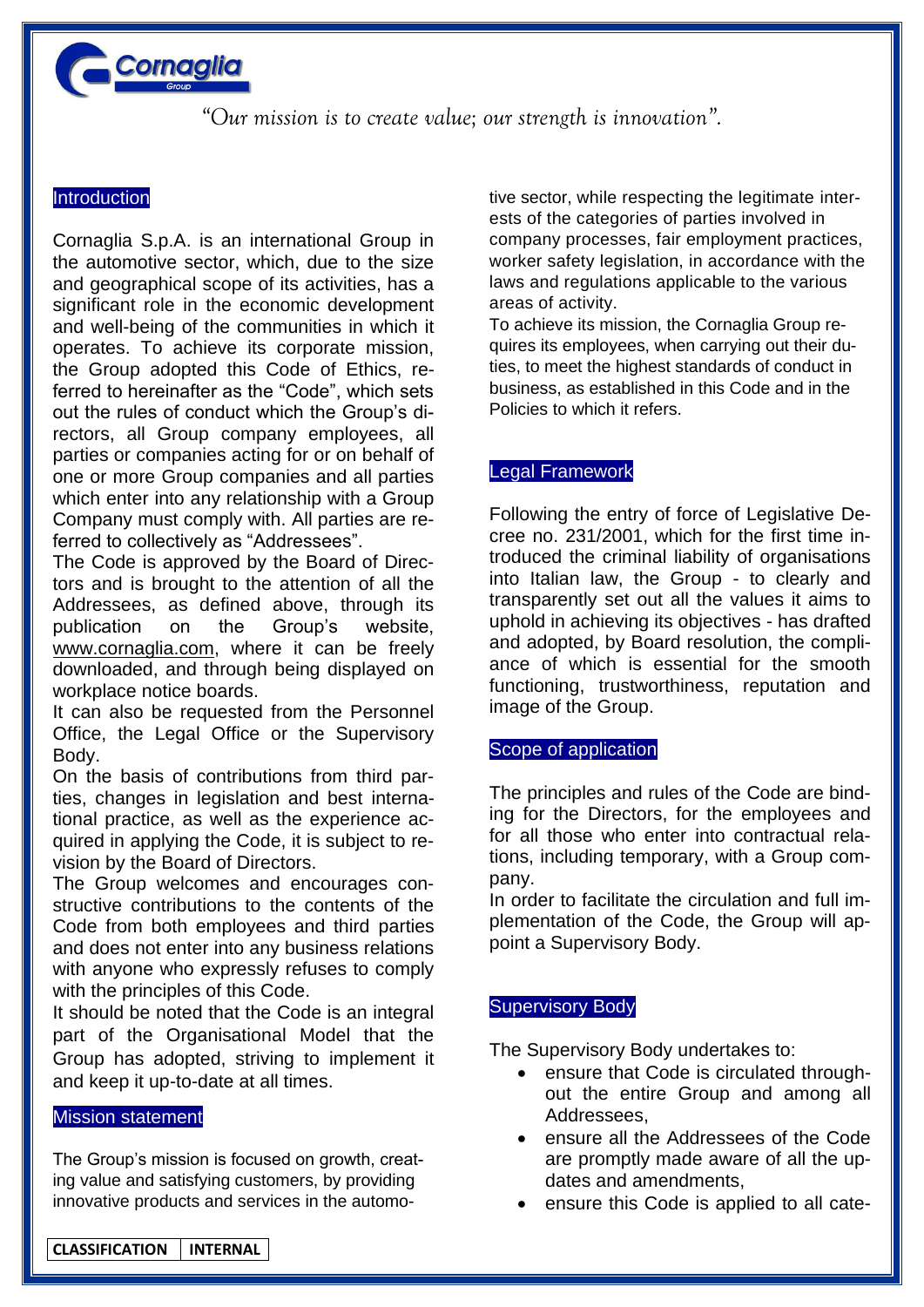

gories of employees,

- provide adequate training and information support in the event of doubts regarding the interpretation of the Code,
- ensure there are no reprisals against employees who report any violations of the Code,
- ensure fair punitive action appropriate to the type of violation is implemented,
- carry out periodic checks to verify compliance with the rules of the Code,
- constantly monitor the implementation of the Code by the Addressees, including by obtaining reports,
- report any violations of the Code.

# **Reports**

All the may report any violation or suspected violation of the Code to the Supervisory Body, in writing and anonymously or otherwise, using a form in the Supervisory Body section of the website www.cornaglia.com, using the appropriate letterboxes found in each office or by post to the following address:

Officine Metallurgiche Cornaglia S.p.A. Supervisory Body

Strada Mirafiori, 31 - 10092 Beinasco (TO) All reports must be sufficiently precise and detailed and relate to a specific event or area.

In accordance with art. 2 of Law no. 179 of 30 November 2017, renamed *"Whistleblowing in the private sector"*, the Supervisory Body ensures that persons that make reports shall remain private, in order to prevent any type of reprisal, discrimination or penalisation. This Body shall evaluate the reports received in order to adopt the most appropriate procedure and if a violation of the Code is established as having taken place, shall inform the Managing Director and, in the most serious cases, the Board of Directors, of the report and any suggestions and/or penalties. If the reports are groundless, the appropriate punitive action will be taken.

All possible Addressees may contact the Su-

pervisory Body if they have any questions regarding the interpretation or application of the guidelines contained within this Code. All questions shall receive a prompt response and each contribution is seen as positive.

## Disciplinary measures

Compliance with the rules of the Code of Ethics must be considered an essential part of the contractual obligations of employees in accordance with article 2104 of the Italian Civil Code. Violations of the rules of the Code may constitute a breach of the primary employment obligations or a disciplinary offence, in accordance with the procedures set out in art. 7 of the Workers' Charter, with all legal consequences, also in relation to maintaining the employment relationship and may entail compensation for damage resulting from the violations.

Any punitive action due to violations of the Code shall be adopted by the perpetrators' superiors, after hearing the opinion of the Supervisory Body, in accordance with the applicable laws and national or corporate employment contracts, and are proportionate to the specific violation of the Code.

Any form of reprisal against the person who has made a report of a possible violation or has requested clarifications on how the Code itself is applied constitutes a violation of the Code.

The violations of the Code may result in the termination of the relationship of trust between the Group and the employee, with the contractual and legal consequences for the employment relationship set out by the applicable laws.

Any departures, even if only partial and limited in time and subject, from the rules set out in the Code may be authorised exclusively for serious and legitimate reasons only by the Board of Directors of the Group Company in which the employee requesting it works, after consulting the members of the Supervisory Body.

Compliance with the Code must also be con-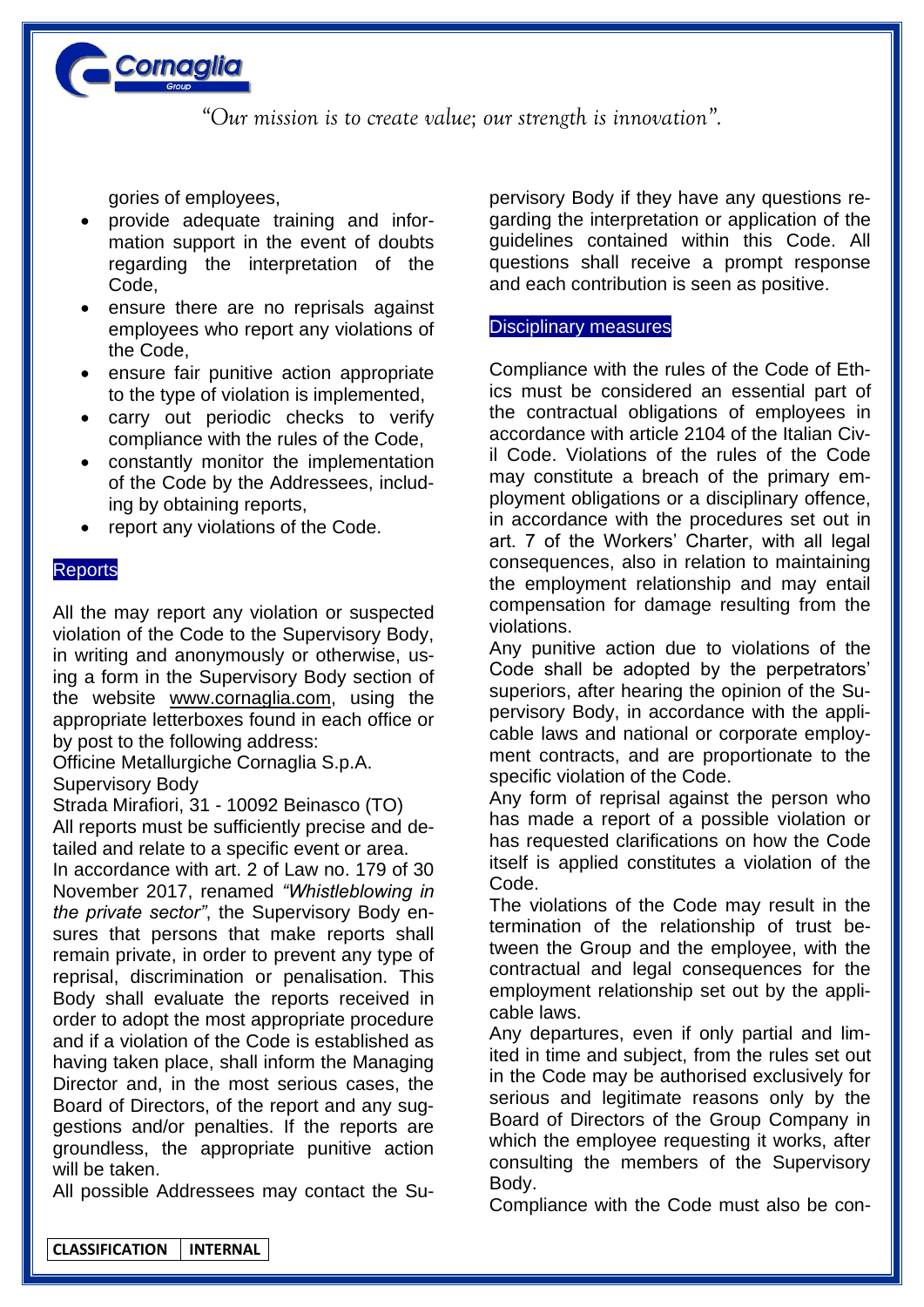

sidered an essential part of the contractual obligations of non-employed collaborators and/or parties who do business with the Group. The violation of the rules contained within the Code may constitute a breach of the contractual obligations, with all legal consequences, including in relation to the termination of the contract and/or assignment and may entail compensation for damage resulting from the violation.

#### Company policies

In carrying out its business, the Group demands that all the Addresses of this Code adapt their conduct while doing business in line with the following policies:

#### *Centrality of the individual*

Ensuring individual physical and physiological well-being is protected is of special importance for the Group. To this end, the Group provides working conditions that respect individual dignity and safe and healthy working environments in accordance with the applicable legislation on preventing accidents at work and protecting workers. In its relations with individuals in general with whom it operates, in any internal and external field of operation, the Group undertakes to promote a culture void of any harassment and/or discrimination based on the age, gender, state of health, nationality, sexual orientation, religious beliefs, political and/or trade union opinions of its counterparties.

## *Compliance with the Law*

Compliance with the laws and regulations applicable in all Countries where it operates and at all decision-making and executive levels is a fundamental principle.

#### *Correctness and honesty*

Any action, operation and transaction carried out by any director, employee, collaborator and any other party working within the Group, must be fair and honest and comply with the confidentiality obligations associated with the

management of information in their possession.

## *Confidentiality*

The Group shall ensure the confidentiality of the sensitive data and information in its possession and compliance with personal data protection legislation. All information at the disposal of the Group is processed while respecting the confidentiality and privacy of the parties concerned. Therefore, the employees and other Addressees must not disclose to third parties information on the Group's technical, technological and commercial knowledge, nor any other non-public information on the Group, unless this information is required by law or other regulatory provisions.

The confidentiality obligations also apply after the termination of the employment relationship.

## *Conflict of interest*

A conflict of interest arises when the private interest and/or advantage of an individual may influence the decisions that he/she makes. Therefore, when carrying out their work and/or duties, all Addressees must take any decision in the exclusive interest of the Group. Any situation that may constitute or may generate a possible conflict of interest must be immediately referred to his/her immediate superior. All employees must also inform their immediate superior in writing of any work they do, including occasional work, with a company not belonging to the Group or of any financial, commercial, professional, family or friendly relationship that could influence the impartiality of their conduct with third parties. The Addressees must follow all decisions which in this case are made by the Group.

#### Business conduct

In its business relations, the Group is guided by the principles of fairness, legality, correctness, transparency and good faith.

For this reason, the employees and other Ad-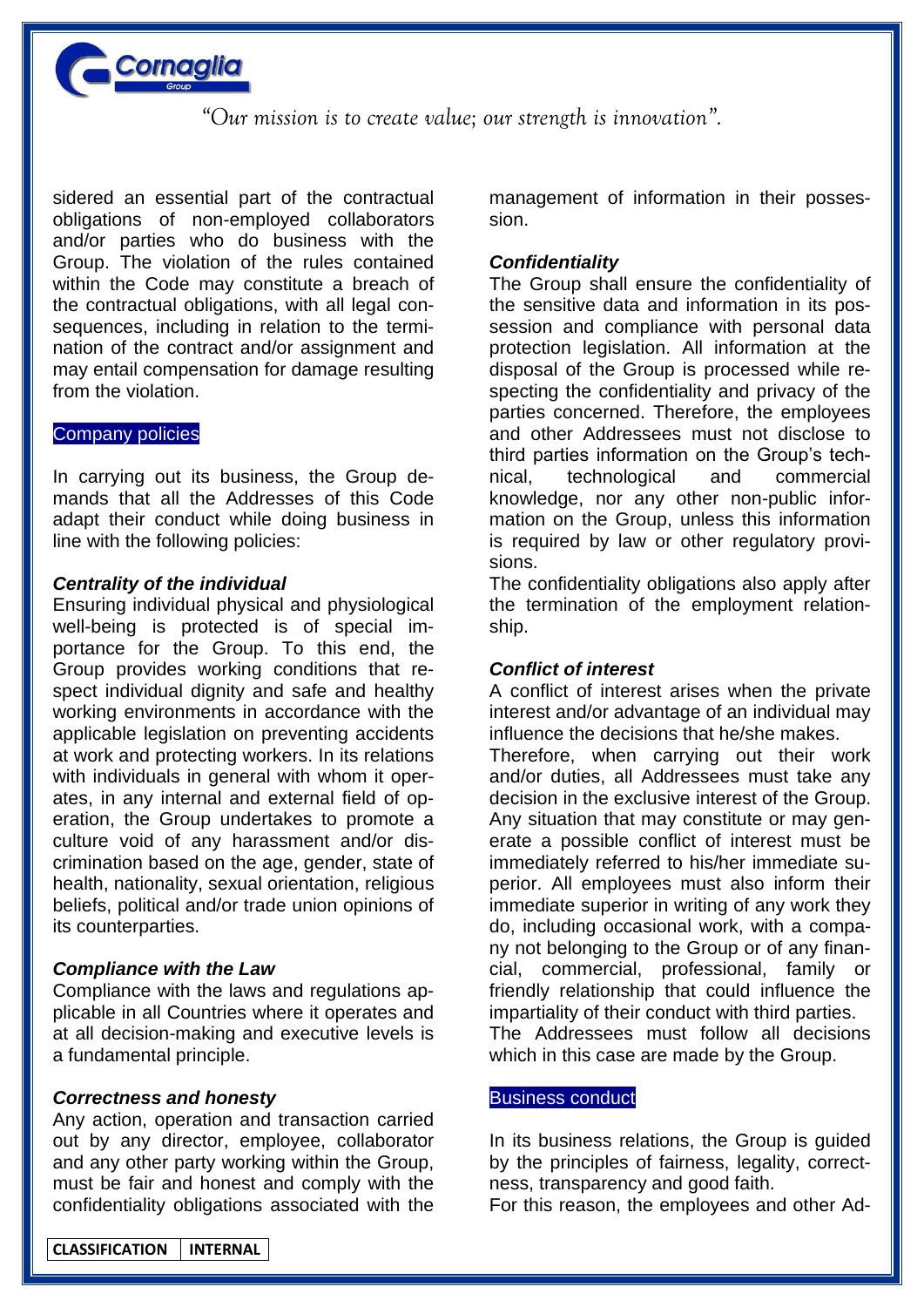

dresses are prohibited from offering freebies, gifts or other benefits that may constitute violations of laws or regulations, or are in conflict with the Code, or may, if made public, harm the Group, even if only from an image standpoint.

All the Addresses must never adopt behaviour involving bribery or the laundering of gains from criminal activities in any form or way.

The Group and its employees must check the information available on commercial counterparties in advance, in order to verify their respectability and the legitimacy of their activities before entering into a business relationship with them.

#### Corporate communications

The Group is aware of the fact that corporate communications may directly or indirectly influence corporate development and therefore requires from all the Addressees that the communications are clear, effective and prompt, in both internal and external relations. In particular, as well as being coordinated at Group level, external communications must be authorised by the relevant bodies and in specific cases approval from the Board of Directors must be obtained.

Communications to economic and financial markets and supervisory bodies must be managed solely by employees with the specific responsibility. This information must be provided promptly and, in any case, in an accurate, complete, clear and comprehensible manner, in accordance with the applicable laws in the jurisdictions concerned.

#### Relations with the media

Since communication through mass media play a fundamental role in creating the Group's image, all information on the Group must be provided, in a truthful manner, by the parties authorised by the Board of Directors. All other employees must in no way provide non-public information on the Group to media representatives, nor have any kind of contact aimed at disseminating confidential corporate information, taking care to inform the person or the relevant department of any question asked by the media.

#### Internal relations

## *Employees*

For the Group, the motivation and professionalism of its staff are an essential factor in staying competitive, creating value for shareholders and satisfying customers.

Each employee must strive to keep a good working environment, where the dignity of everyone is respected.

In particular, the following is prohibited:

- acting in an intimidating, oppressive or offensive manner towards colleagues or collaborators in order to marginalise or discredit them in the workplace,
- working under the effect of alcohol or drugs,
- smoking in the workplace.

Since this Code is an integral and substantial part of each employee's employment contract, the Group requires strict compliance with the rules contained within it. Any violation is subject to punitive and/or disciplinary measures proportionate to the severity of the violation. Therefore, each employee must:

- apply the rules of the Code relating to
	- their specific job.
	- abstain from any conduct that may harm or compromise their honesty, impartiality of the reputation of the Group,
	- promptly report any violations of the Code,
	- consult the Supervisory Body if they have any questions regarding the interpretation of the Code,
	- participate actively in any training activities to get the maximum out of them,
	- collaborate actively in investigations

**CLASSIFICATION INTERNAL**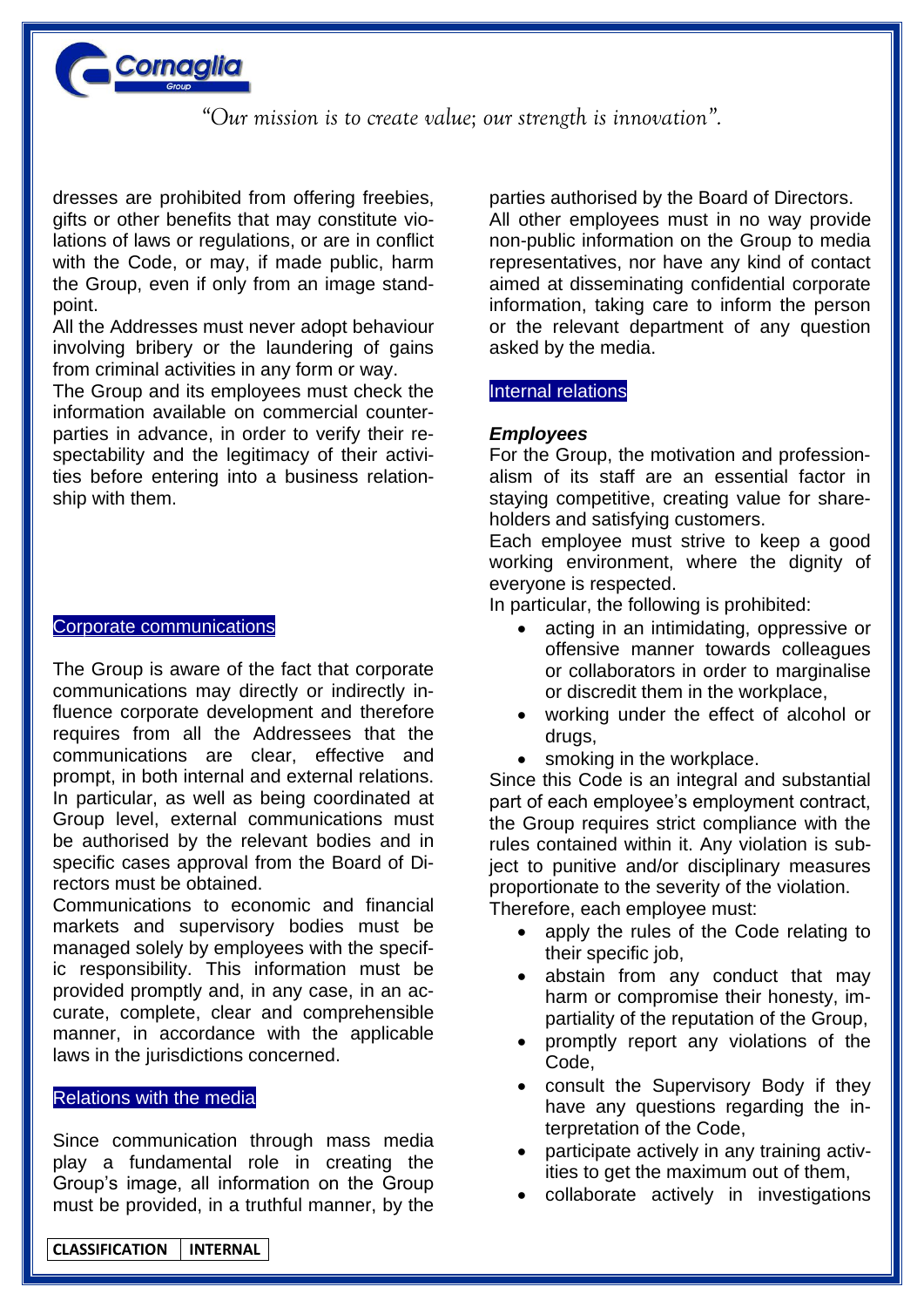

conducted in relation to violations of the Code, keeping the existence of these investigations strictly confidential.

## *Persons in positions of responsibility*

Anyone who has a management position at any level must show with their behaviour that compliance with the rules contained within the Code is a key aspect and priority concern of the work, ensuring that the employees are aware that business results go hand in hand with compliance with the rules of the Code.

All persons in positions of responsibility must report all cases of breach of the Code, as well as having to ensure those who report violations of the Code are protected.

After hearing the opinion of the members of the Supervisory Body, they shall adopt and implement punitive measures proportionate to the breach committed, which should be sufficient to deter any additional breaches.

Finally, these persons must comply strictly with the requirements contained in the General Section and Special Section of the Organisational Model.

Any departure, even only partial and limited in time and scope, to these requirements must be authorised by the Board of Directors of the Group only for serious and legitimate reasons.

## *Equal opportunities*

The Group undertakes to give its employees equal opportunities in the workplace and in career progression.

The head of each office must ensure that for all aspects of the employment relationship, such as hiring, training, pay, promotions, transfers and termination of the relationship itself, the employees are treated in line with their ability to meet the requirements of the job, avoiding any form of discrimination based on age, gender, state of health, nationality, sexual orientation, political opinions and the religious beliefs of its employees.

## *Harassment*

l

The Group considers any type of harassment

and/or undesired behaviour with the aim and effect of violating the dignity of the person who is the target of this harassment or behaviour, both within and outside the workplace, to be absolutely unacceptable, as well as disgraceful.

## *Company property*

Employees must use any tangible and intangible property they use efficiently and in such a manner as to protect their value.

Any improper and/or unauthorised use may be punishable under criminal and/or civil law, and in the most serious cases may generate consequences in terms of keeping the job.

## *Hiring*

Hiring must take place in accordance with employment laws. Before being hired, employees and collaborators must be informed about pay, hours of work, the workplace, rules and internal procedures.

In accordance with the fundamental conventions of the International Labour Organisation (I.L.O.), the Group does not use child labour, i.e. it does not employ persons at a lower age than that established for starting work by the law of the place in which the work is carried out and, in any case, at an age lower than fifteen, subject to the exceptions expressly provided for by the international conventions and, where appropriate, by local legislation. The Group also undertakes not to enter into any business relations with suppliers who use child labour.

## External relations

## *Customers*

The Group believes in free and lawful competition, as a fundamental part of business relations, and always seeks to obtain competitive results that reward ability, experience and efficiency. To maximise customer satisfaction and the continuous improvement in product quality, the Group demands that its employees and managers act in a thoroughly professional manner aimed at meeting the require-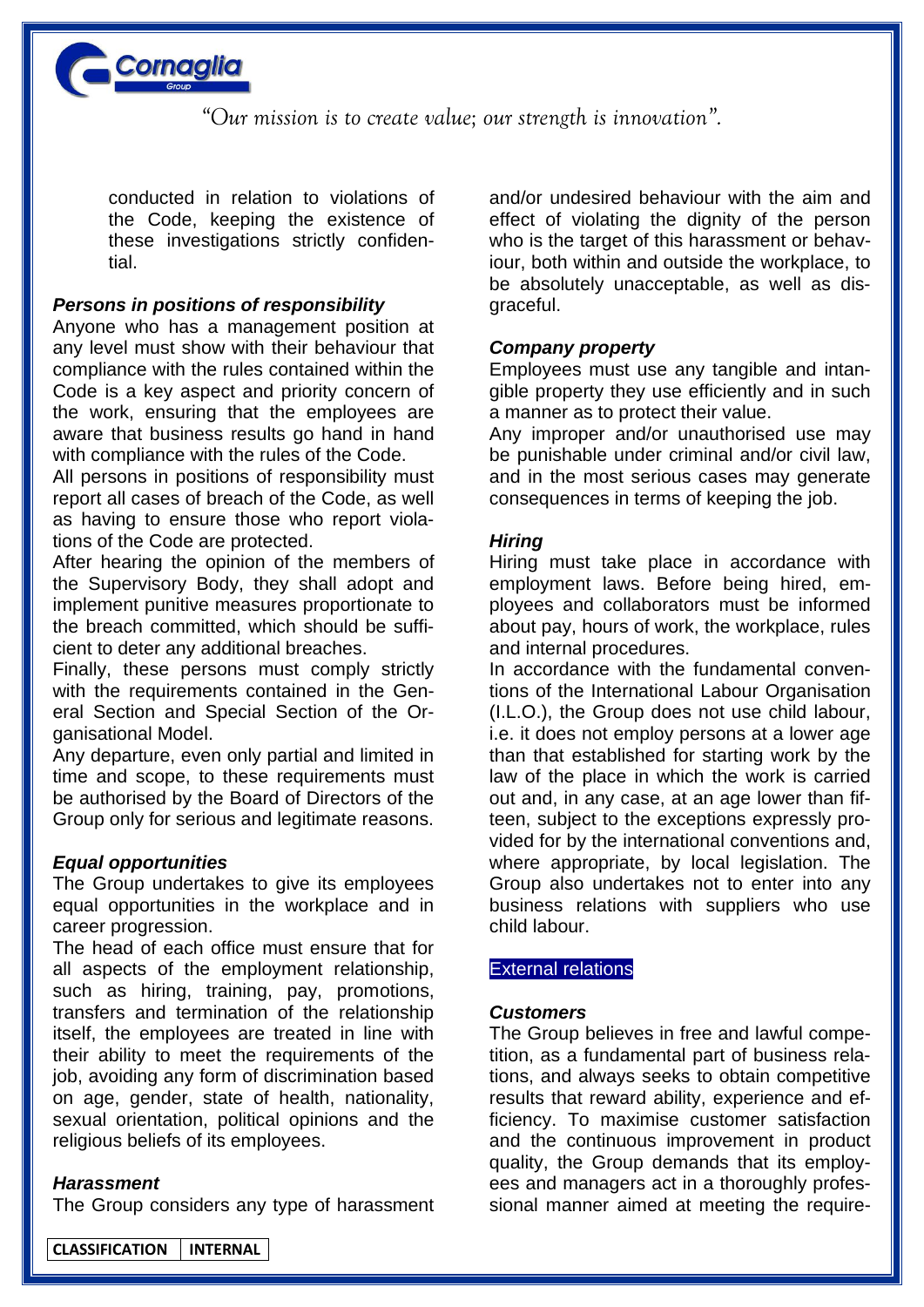

ments of the customer, including those indicated by the same as essential if applicable to the Group's products.

## *Suppliers*

Procurement processes aim to achieve the maximum competitive advantage.

Selecting suppliers and determining the purchase conditions are based on an objective evaluation of quality, price and the capacity to provide and guarantee adequate levels of service.

Individuals involved in procurement must not:

- receive any form of payment from anyone for carrying out their duties or doing anything contrary to their official duties,
- suffer any kind of pressure from third parties outside of the Group or third parties not authorised by the same, to make decisions and/or carry out tasks related to their jobs,
- Accept gifts or other forms of benefit that cannot be considered normal acts of courtesy.

# *Public Authorities*

Entering into commitments with Public Authorities and Public Institutions is exclusively reserved to the corporate departments which are authorised to do so, in strict compliance with the applicable laws and regulations and may in no way compromise the integrity and reputation of the Group.

For this reason, the documentation on the contracts with Public Authorities must be gathered and maintained.

Through its employees or representatives, the Group must not promise or offer Public Officials employed by a Public Service or employees in general of Public Authorities or other Public Institutions, money, goods or other benefits of various kinds to promote and favour its interests or the interests of the Group. It is also forbidden to reward any work undertaken as part of their job or pay for goods or other benefits to get them to do something contrary to their official duties.

Acts of business courtesy, such as gifts or hospitality, or any other form of benefit, even in the form of a donation, are permitted only if they are of modest value and do not compromise the integrity and reputation of the parties and cannot be interpreted by a third-party and impartial observer as action taken to obtain advantages and favours improperly. In any case, these acts must always be authorised and suitably documented.

## *Trade unions and political parties*

Any relationship that the Group has with trade unions, political parties and their representatives or candidates must be based on the utmost transparency and correctness.

Any financial contributions from the Group are permitted only if provided for by law, subject to authorisation from the Board of Directors.

Any contributions from employees of the Group, as well as any activities carried out by them, are intended exclusively carried out on a personal and voluntary basis.

## Health, Safety and Environment

As part of its activities, the Group is guided by the principle of safeguarding the environment and aims to protect the health and safety of the Addressees, adopting all the measures set out by law to this end.

The Group does not accept any compromises when it comes to protecting the health and safety of its employees in the workplace.

Each employee of the Group must not expose the other employees to unnecessary risks that may damage their health or physical safety.

The Group has always made appropriate and sufficient resources available to meet precise objectives aimed at preventing pollution, accidents and injuries and continuously improving environmental performance and safety at work.

Company activities are carried out keeping any type of environmental impact to a minimum, adopting solutions able to prevent occupational illnesses and accidents, and in any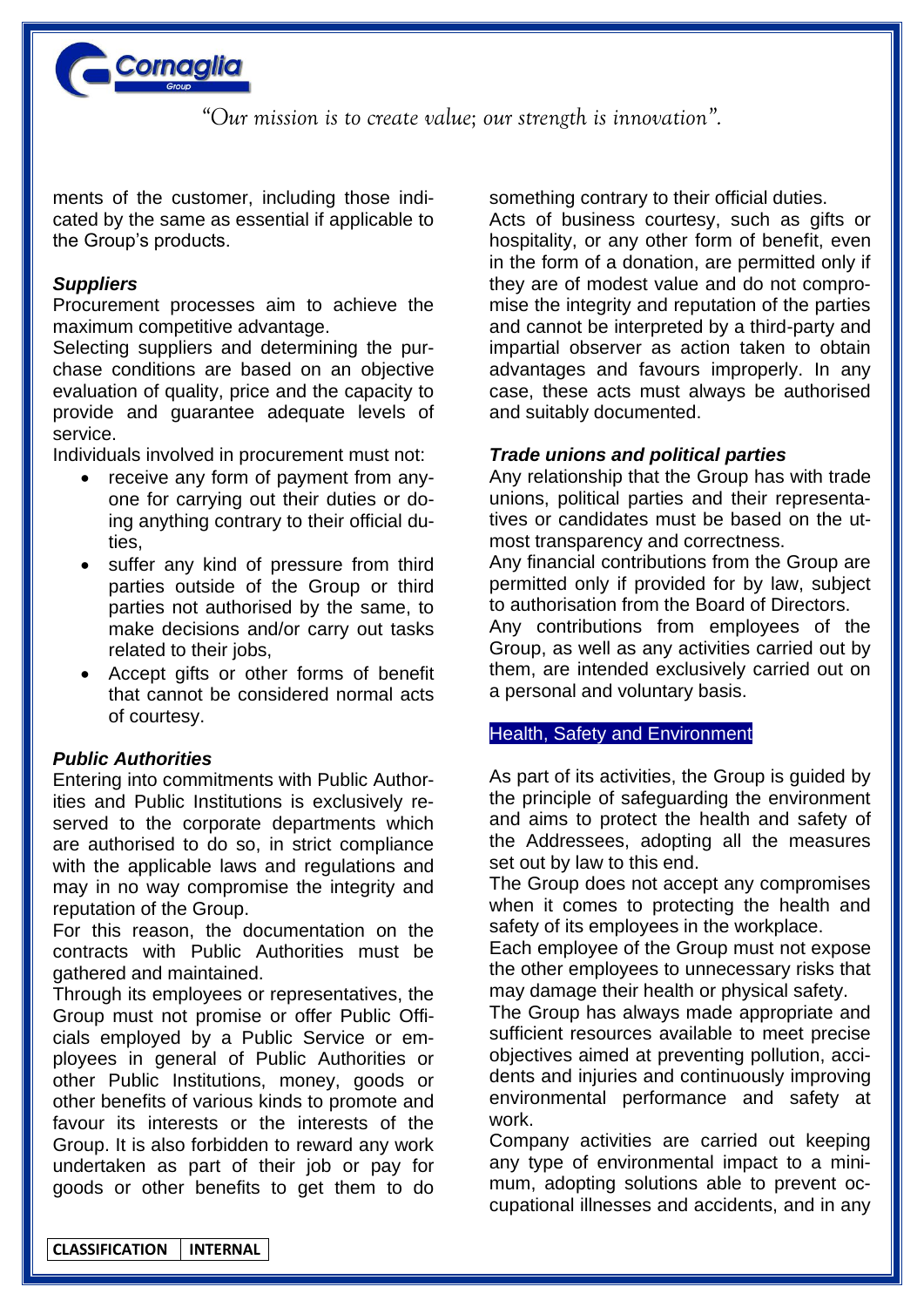

case minimising, as far as technically possible and financially acceptable, their chance of occurring.

So as not to damage the environment, the Group carries out specific checks to minimise pollutant emissions.

Furthermore, waste generated from pursuing company activities is regularly stored and disposed of, through the use, where necessary, of specialised and qualified parties.

The Group adopts an effective environmental management and safety system that complies with all the applicable national and international laws.

It is guided by the following fundamental principles:

- reducing the number of accidents and using natural resources,
- not polluting,
- eliminating, or in any case reducing, risks to the health and safety of its workers,
- developing products that are increasingly environmentally-sustainable products.

The Group wishes to make the public aware of its commitment to sustainable development as a primary economic and social objective and to protecting the health and safety of workers as an ethical commitment of the business.

# Accounting and Internal control

To maximise long-term value for shareholders, the Group adopts high standards of financial planning and control and accounting systems consistent with and in line with the accounting principles applicable to the Group Companies.

With this in mind, the Group undertakes to:

- ensure the utmost correctness and transparency in managing transactions,
- ensure all transactions carried out are duly authorised, verifiable, legitimate and consistent with each other,
- ensure all transactions are suitable

recorded in line with best current practice and are appropriately documented,

- promptly produce complete, accurate, reliable, clear and comprehensible periodic financial reports,
- analyse and manage with due professional care the business risks related to all Group activities,
- establish rigorous business processes that ensure that management decisions, as well as being taken by the appropriate level of management, are based on solid economic analyses.

The Group believes that transparency in the accounting methods of each individual transaction are of fundamental importance for its success. Employees must keep truthful, accurate records of all financial transactions, accompanied by appropriate supporting documentation.

Since the irregular keeping of accounts is a breach of the applicable laws, the following is prohibited:

- recording fictitious transactions,
- recording transactions in an insufficiently documented manner,
- Not recording commitments, even guarantee commitments, which could generate liabilities or obligations for the Group companies.

The Group is aware that internal controls are a priority for sound management and company success and undertakes to implement processes aimed at ensuring the employees in charge having the necessary training and experience, in order to create and maintain an efficient internal control system.

As part of a programme of checks and at the request of executive management of the Group Companies or those in charge of the internal Control System, Internal Audit examines the quality and effectiveness of the Internal Control System. The Internal Control System and the other bodies responsible are informed of the outcome of the check.

Internal Audit, the statutory auditors, external auditors and those in charge of the Internal